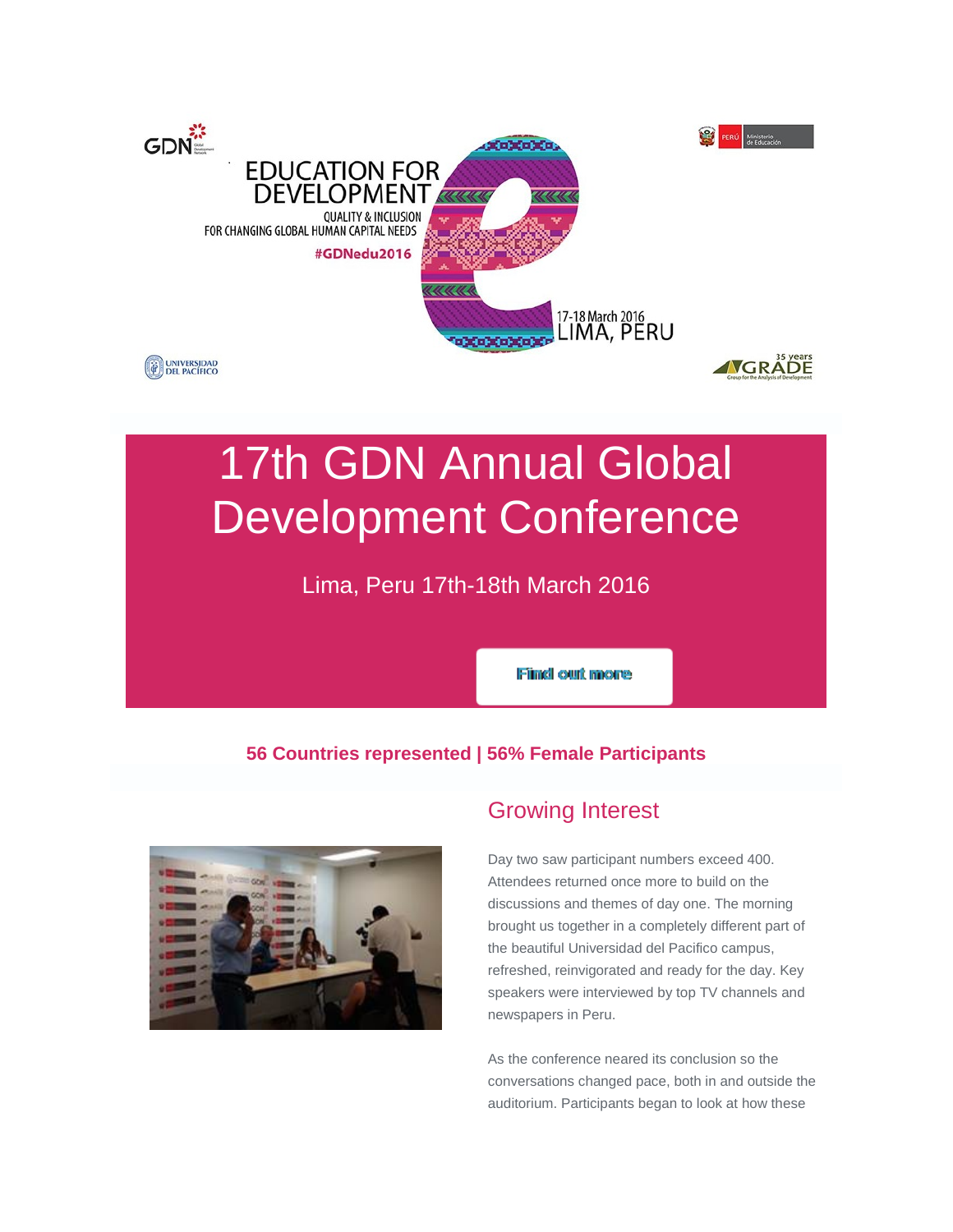### Resad the full timestable

shared experiences and learning could inform and influence their work going forward.



## What did the day bring?

The auditorium was filled to capacity this morning, as participants both local and international, returned to begin the day with a plenary session on enhancing education outcomes. This session presented compelling research from across the globe on the interventions that are working in enhancing education outcomes across the developing world.

It allowed for some honest reflection on the data emerging from multiple systematic reviews on the interventions proving to be most successful, their contexts and their conditions. Paul Glewwe, Professor at the University of Minnesota, and Emmanuel Jimenez , Executive Director, International Initiative for Impact Evaluation (3ie), underlined the significance of monitoring and evaluating the data around successful interventions, reminding us that good science replicates itself.

With over \$1 trillion spent on education each year it is very important to identify clearly what is working and why. 3ie has conducted over 48 studies, and similar to the work being done by Paul, they found that cash transfers had the biggest impact in improving school attendance as well as providing structured pedagogy.

Emiliana Vegas, Chief of the Education Division, Inter-American Development Bank, said that raising the quality of curricula and teaching is imperative in improving learning outcomes for students. Vegas acknowledged that Latin America and the Caribbean have made impressive progress in improving access to education, from an average of only 3-4 years of schooling in the 70s to an average of 8-9 years of schooling. However, access is not the issue. The issue remains the disparity between the actual skills gained by the students and those expected for their level of schooling. She also showed that the best performing education systems in the world such as Ontario, Finland or Korea are organized very differently in terms of governance arrangements. Enrollment progress has been made for primary and secondary but more remains to be done for early childhood development and tertiary education.

Catherine Rodriguez highlighted the impact of under investment into the teaching sector (87% of teachers in Brazil think their profession is undervalued), while Liesel Ebersohn brought a South African perspective, exploring how social connectedness can enhance educational outcomes despite poverty and hardships. Significantly, social connectedness also improves resilience in children in difficult contexts, including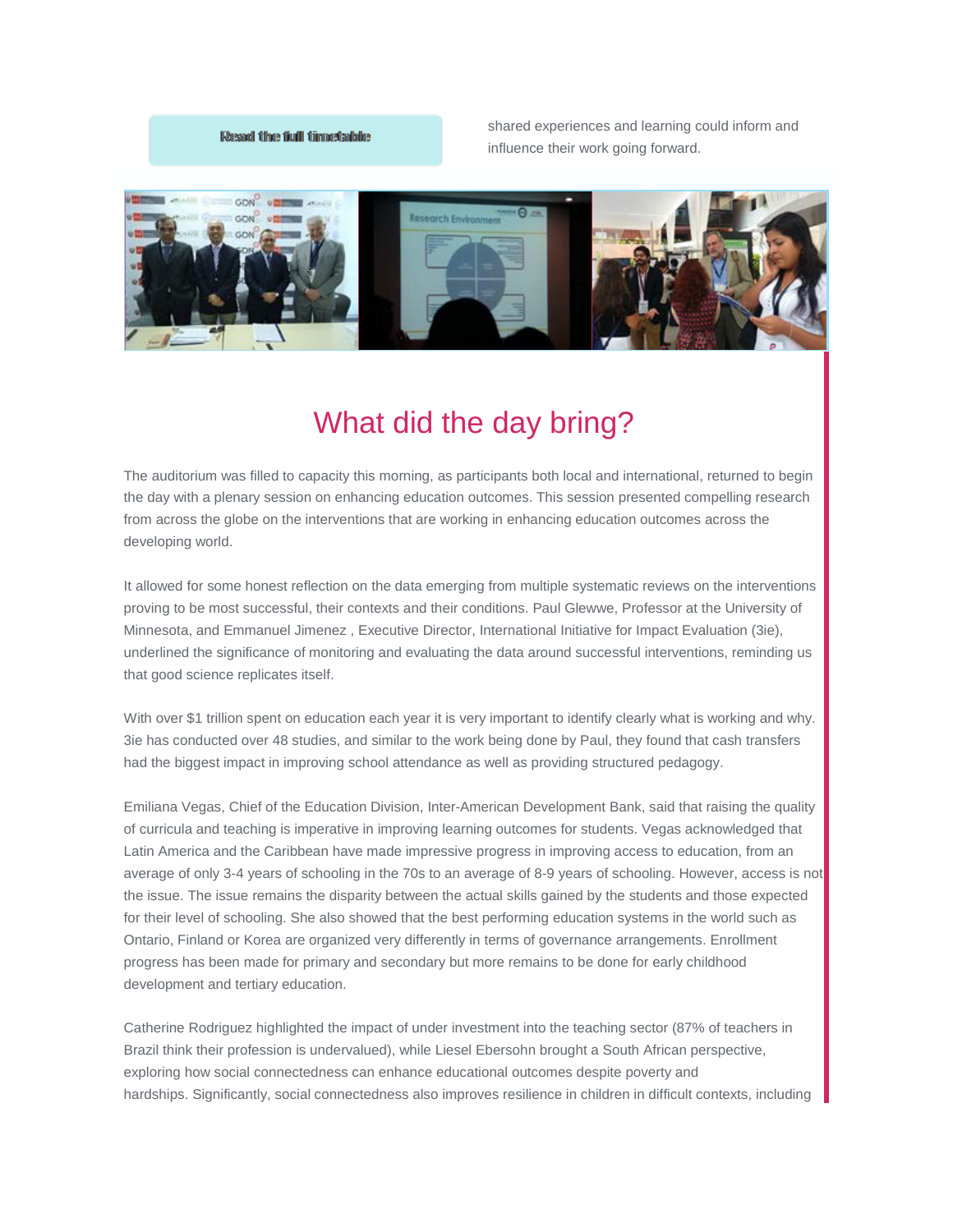conflict or post conflict areas.

The final plenary of the conference brought us all together once more to discuss the role of research and policy in the evolving educational landscape. The general consensus among the World Bank, OECD and UNESCO is that we have accomplished universalization of education at all levels, yet low performance in low income contexts is real all over the region. This cannot be overcome while education policies continue to be oriented to short and medium-term results.

A key question was why we know so little about the ongoing politics of education reform. The answers posed were that in depth research remains the premise of a handful of political scientists and that data is very costly. Also, that reform outcomes are complex and difficult to measure, political process is long and often opaque and therefore not a popular pursuit.

A number of facts and myths about higher education were identified as particularly pervasive and as negatively affecting the construction of effective policies. Pasi Sahlberg, Harvard University, challenged those myths around the role of teachers and whether they have the highest influence on educational outcomes. He also said more research on education should be done by closely observing what goes on in the classroom and by education experts.

Instead of more research and information, what is required is better information delivered faster, to help the construction of public policies. Big data must be supplemented by small data; national level research must be combined with information about what is actually happening in the classroom.

The reduced visibility of research leaves the assumptions of policy agendas "untroubled". The lack of research decontextualizes and makes local social relations and their effects invisible. The theoretical framing (of concepts like gender) and processes of research (methodologies) are in the background and need to come to the surface.

This is perhaps driven by a fundamental split in opinions and requirements between those who research and create investigative reports and those who are responsible for implementing policies. Those who do research are often comfortable with taking a macro view, allowing them to draw grand conclusions from big data, whereas those in charge of implementing policies are often required to take a more micro view, focusing in on the impacts of individual decisions. Juan Pablo Silva described this as the responsibility of the signature, which fundamentally changes the way in which factors are weighed and decisions are reached. He also talked about the tight timeline for making decisions (often 48hrs) and the need, therefore, to have a stock of good research to consult. He also reminded us that, ultimately, our shared concern is improving the lives of children.

The day closed with some key considerations to be taken forward beyond the conference. Firstly that it is vital for countries to know more about what works and how to get programmes implemented. Secondly that research must be broadened to become more comprehensive and must involve not only policy professionals, scholars, and experts, but also teachers and educators who are directly involved in the practice of educational reform. Finally, Jaime Saavedra summed up the need for a more integrated approach stressing that if educational outcomes are to improve, fiscal policy and educational policy must be defined simultaneously and in conjunction.

As we leave Lima and return to our respective homes and workplaces, the issues continue and we will continue to discuss, share learning and experiences through the networks formed and strengthened during this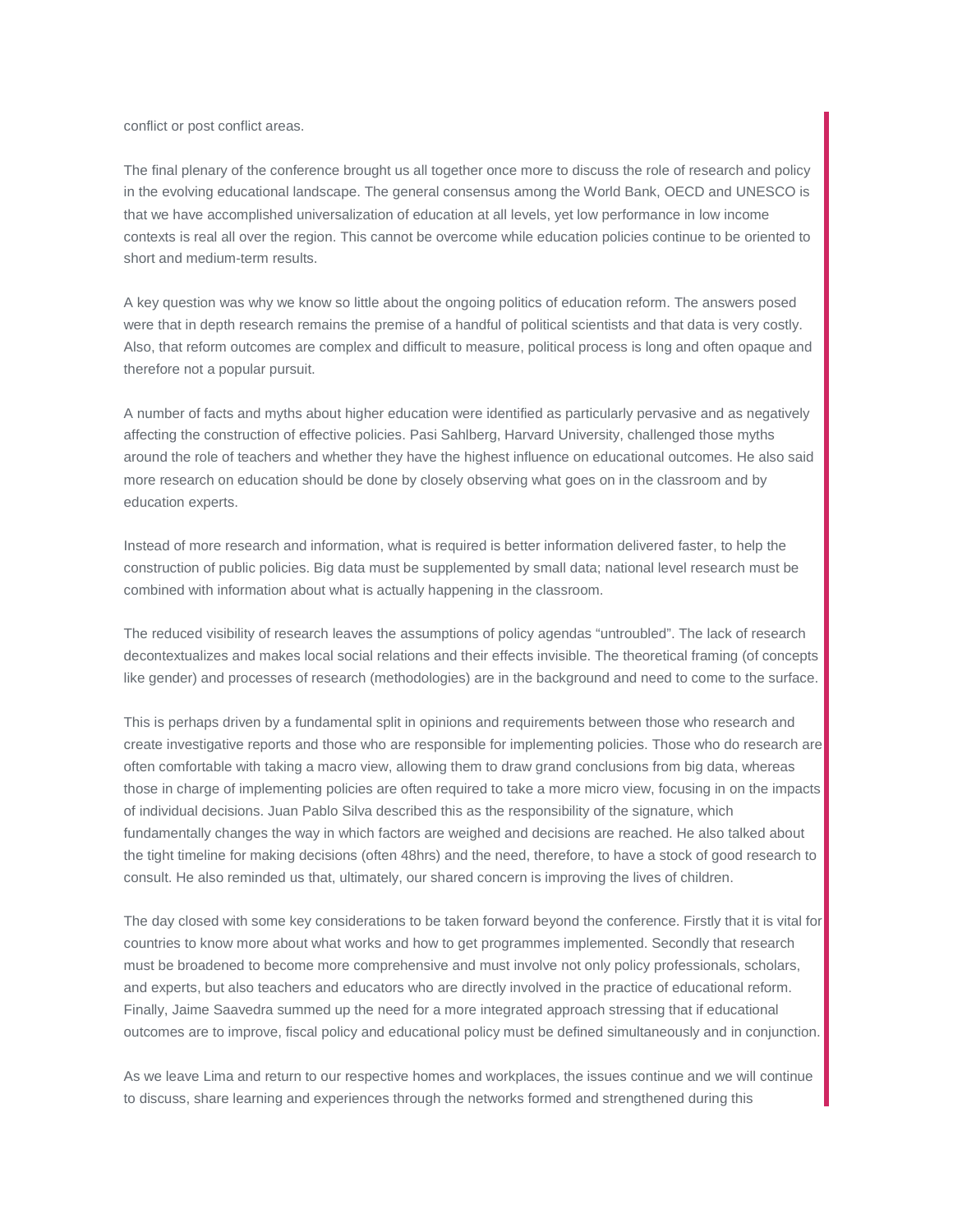conference - as it is only by taking a macro and a micro view that we are going to address these challenges successfully. Let's keep sharing!

## Thoughts from the floor *Highlights*



"IT HAS BEEN GREAT TO LEARN ABOUT THE EXPERIENCES OF DIFFERENT COUNTRIES ON THE **ISSUE OF OUALITY OF EDUCATION.** IT IS VERY INTERESTING TO MEET PEOPLE FROM OTHER COUNTRIES WORKING ON THE SAME THEMATIC AREAS."

MOUNKAILA HAROUNA, ABDOU MOUMOUNI UNIVERSITY OF **NIAMEY, NIGER.** 

'SOCIAL COMPETENCIES ARE ONE OF THE MOST IMPORTANT OUTPUTS OF SUCCESSFUL EDUCATION, RIGHT UP THERE WITH ACADEMIC **COMPETENCIES, THIS IS ACROSS THE GLOBE, SOCIAL COMPETENCIES ARE** WHAT WILL MAKE THE DIFFERENCE IN EMPLOYABILITY."

DR. ELIZARETH MARY WARD, VIOLENCE PREVENTION ALLIANCE **JAMAICA** 



**Assessing Inclusion in Education & Mechanisms to Promote it**

A lot of change that has been made in the field of education has been within the traditional model. However, disruptive innovation is needed to develop learning opportunities in Latin America and the Caribbean.

"*Education systems must be transformed into learning systems to be developed throughout an individual´s life*". – Denise Vaillant

**Today's Top Tweet [@NinosdelMilenio](http://commsconsult.cmail20.com/t/r-i-elklrlk-l-p/)** 



#GDNedu2016

See the commersation

Schneider: compensation strategies to gain teacher support means increasing 50% of their salary. [#GDNedu2016](http://commsconsult.cmail20.com/t/r-i-elklrlk-l-x/)

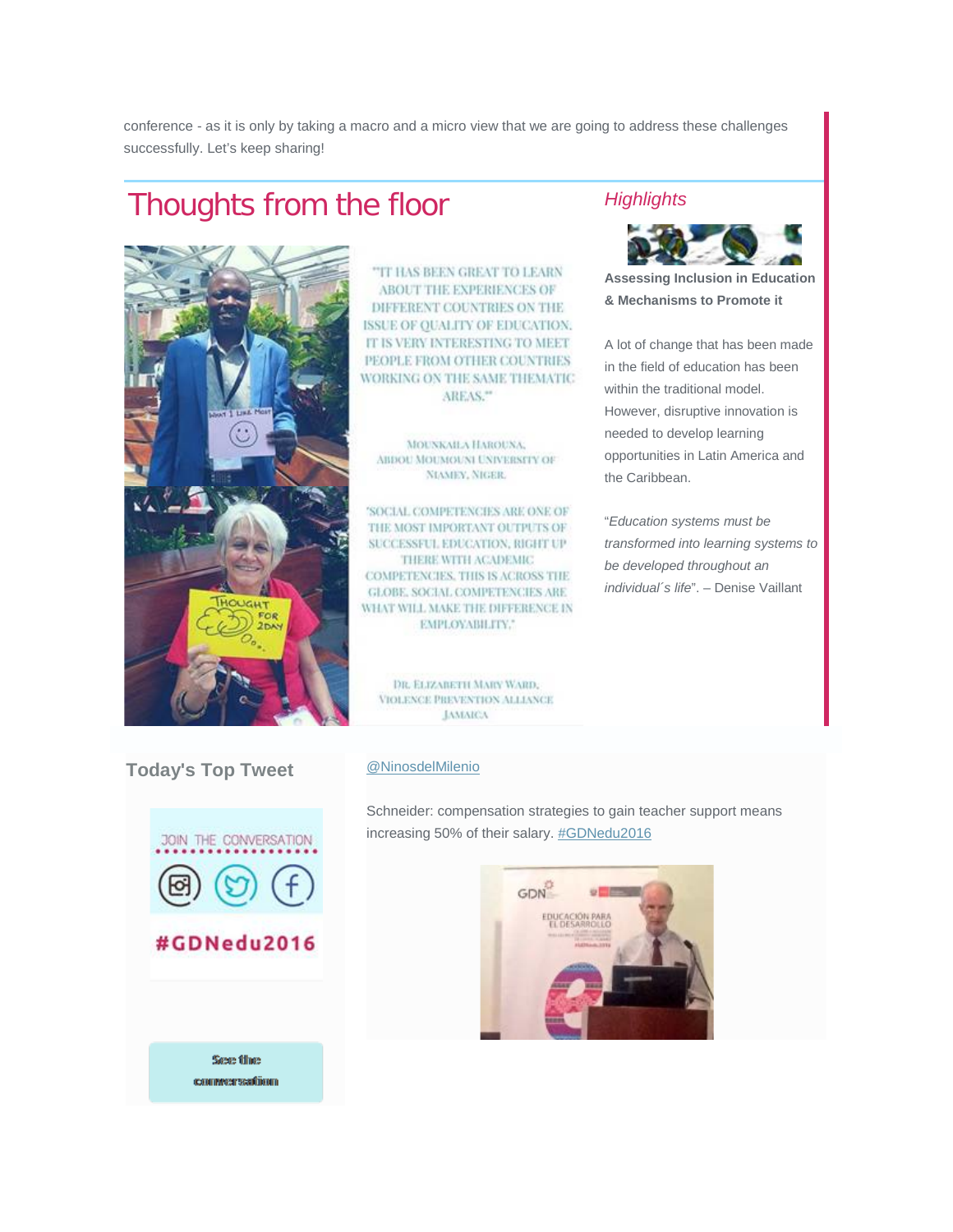## *And the winners are...*



The Global Development Awards and Medals Competition (AMC) was launched in 2000 with the support of the Government of Japan. This competition seeks to unearth new talent and support innovative ideas on development.

The awards specifically target earlycareer researchers and development practitioners from developing and transition countries.

## This year saw 271 submissions from 59 countries to the two categories: Japanese Award for Outstanding Research on Development (ORD); Japanese Award for Most Innovative Development Project (MIDP). The Ministry of Japan was represented by Mr Ichiro Tambo, the Director of the Japan International Cooperation Agency Research Institute. Mr Tambo said he was very excited to be presenting the awards, worth \$90,000 in total, and he stressed the importance of the conference in providing an invaluable platform for discussing such an important topic.

The winners of the 2016 Japanese Awards are:

### *Outstanding Reearch on Development-* **Marcos Agurto, University de Piura, Peru**

## *Most Innovative Development Project***- Fakhira Najib, [POWER99](http://commsconsult.cmail20.com/t/r-i-elklrlk-l-c/)  [Foundation](http://commsconsult.cmail20.com/t/r-i-elklrlk-l-c/)**

The poster winners were also acknowledged.

All finalists are to be congratulated on their inspiring achievements and their continuing work in research and development.

### **Extra news...**

"Doing Research" is a unique GDN project that develops a comprehensive understanding of the factors that influence the organization of social science research, its quality, quantity and social relevance in developing countries. The project is supporting seven multi-disciplinary research teams to investigate the research environment and research productivity, and to develop a framework of assessment in 11 developing countries around the world. Implemented in Cambodia, Cameroon & Ivory Coast, India and Bangladesh, Indonesia, Niger, Peru, Bolivia and Paraguay, as well as South Africa. The project recently launched a series of blogs which will capture insights and learning from the different research teams across the programme. Read the serie[s here.](http://commsconsult.cmail20.com/t/r-i-elklrlk-l-q/)